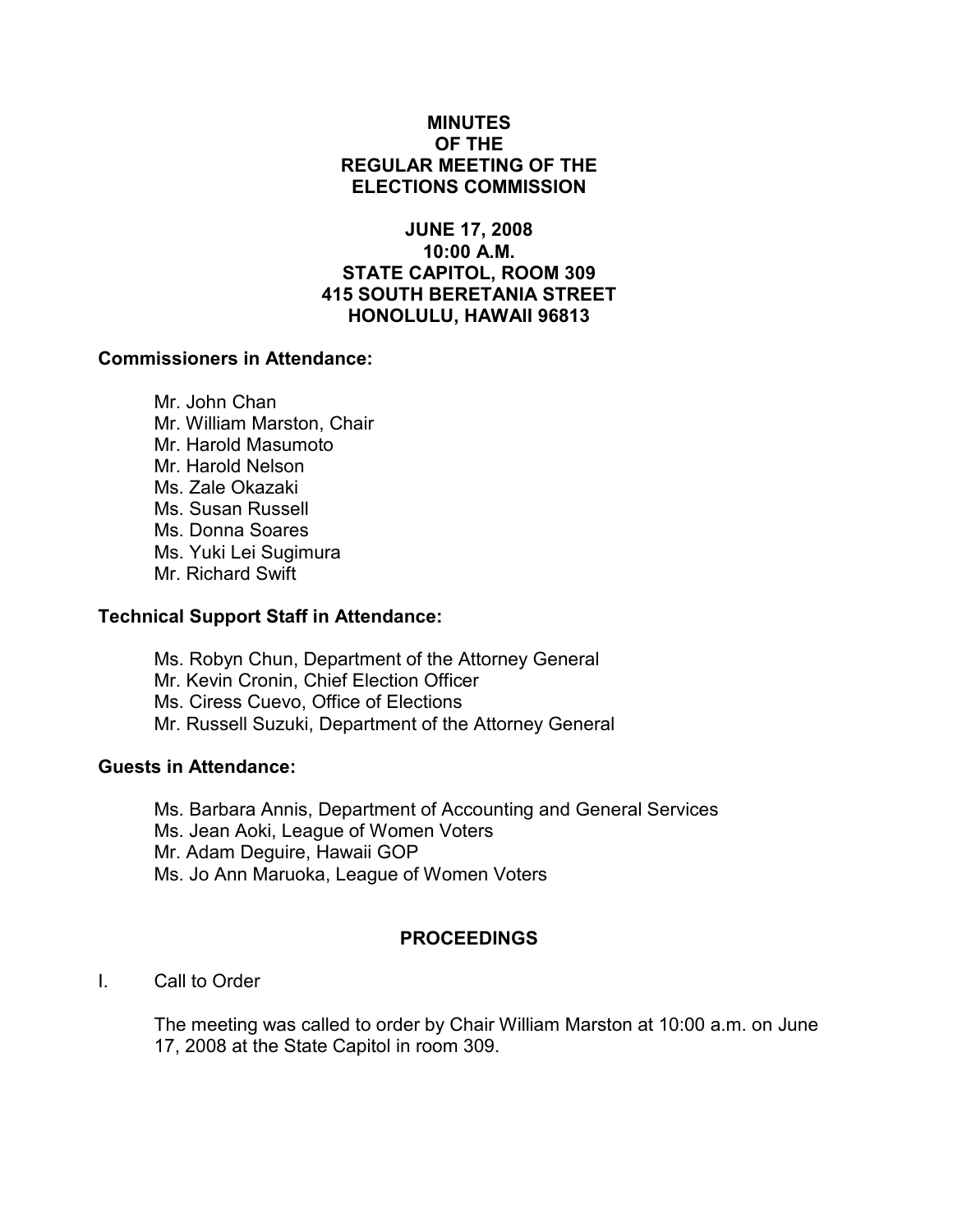II. Roll Call and Determination of a Quorum

Ms. Ciress Cuevo, Elections Commission Secretary conducted roll call. All Commissioners were in attendance.

III. Approval of Minutes of Meeting of April 8, 2008

Ms. Donna Soares moved to approve the minutes of the meeting of April 8, 2008. Ms. Zale Okazaki seconded, and the motion carried unanimously.

IV. Public Testimony – Any interested person may submit data, views or arguments on any agenda item

No public testimony was received.

V. Demonstration of Hart's Election Night Reporting Module

Mr. Kevin Cronin, Chief Election Officer (CEO) requested that the item be deferred until the protest stay is lifted.

In response to Mr. Harold Nelson' inquiry whether Hart's election night reporting module would enable the Office of Elections to release election results itself instead of the media, Mr. Cronin noted that Mr. Nelson is correct.

VI. Update on Election Planning Status – Chief Election Officer

The CEO reported on items that were covered at the Association of Clerks and Election Officers of Hawaii meeting on June 16, 2008. Ballot Operations is preparing demonstration ballots and voter instructions. Precinct Operations conducted its first precinct official training on June 10, 2008. However, all training sessions scheduled for the month of June were cancelled as a result of the protest stay. Election Support Services is working on logistical preparations and has identified the vendor to provide trucks to transport Election Day equipment. Voter Services received its order of voter registration forms for Oahu and expect shipment to the neighbor islands next week. Computer Services (CS) is working on AskEd, which is the call center software used on Election Day. Also, CS distributed cellular phones statewide and is being tested for Election Day usage at all polling places. Land lines are installed for polling places where cellular phones do not work.

VII. Discussion of Role of Commission on Election Day

 Chair Marston inquired whether the Commission should develop a plan for its role on Election Day. In response, Commissioners shared their past experiences with observing Election Day processes.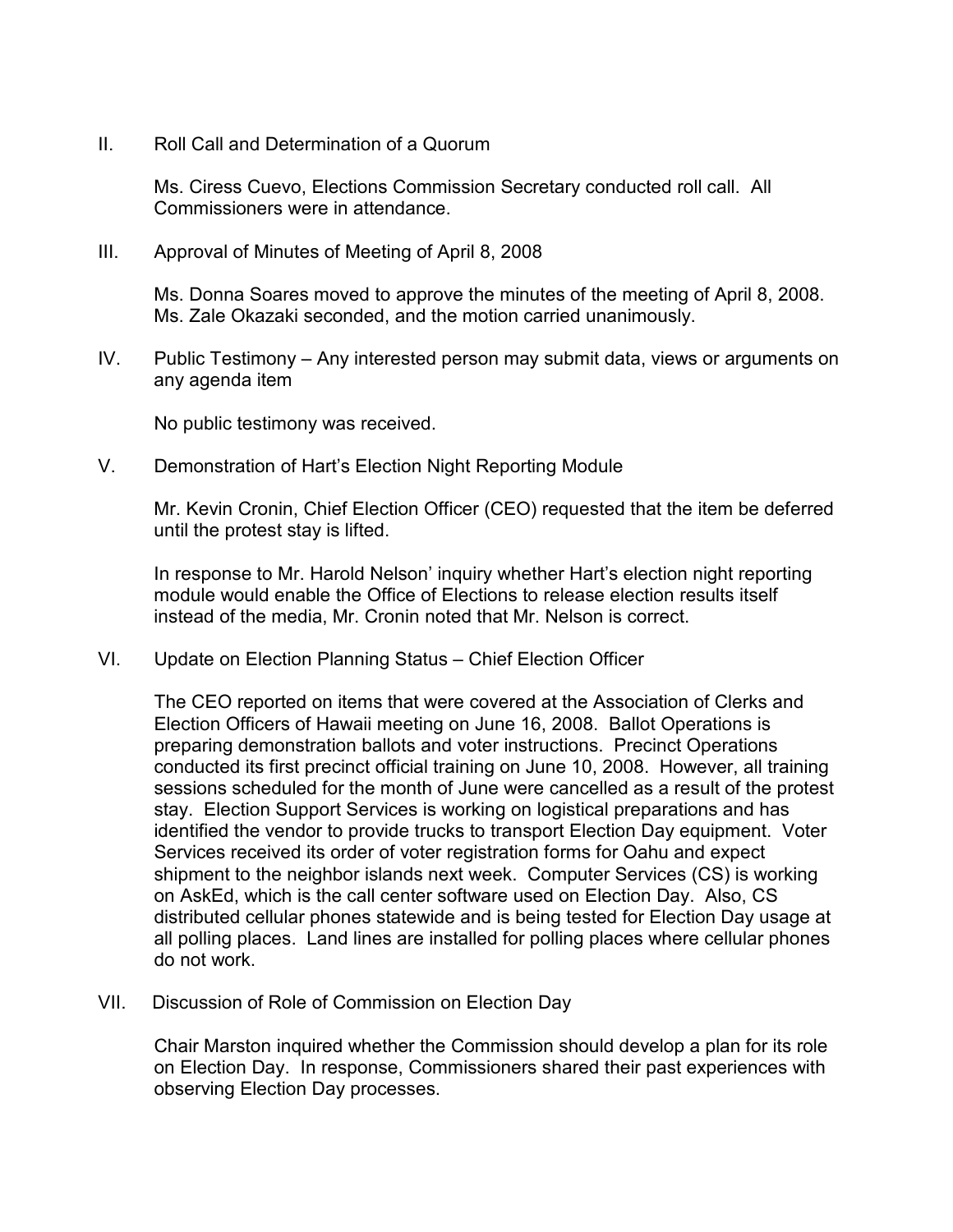Chair Marston noted that he does not think that the Commission should micromanage elections operations, but would like to see how the Commission can aid in improving elections for the future.

 The CEO invited the Commission to observe elections to identify what needs improving. Mr. Cronin noted that that the public can have confidence and integrity in elections with a more transparent process.

 Chair Marston stated that the Commission will make its observations on Election Days and report back to the CEO and County Clerks on its findings.

There was discussion regarding terms of Commissioners expiring in June. In response to Ms. Jean Aoki, League of Women Voters comment noting that terms for Commissioners end and start at an awkward time, Ms. Zale Okazaki stated that the Commission does not have control over term dates. Ms. Aoki responded that the Commission can make a recommendation to the Legislature.

Russell Suzuki, Department of the Attorney General, opined that a Commissioner can hold over in the position until the next person is appointed.

VIII. Executive Session pursuant to Haw. Rev. Stat. §92-5(4). Consult with counsel re: protest and request for hearing regarding notice of award issued to Hart in RFP-06-047 –SW [confidential attorney/client communication]

 Ms. Susan Russell moved for the Commission to go in to executive session. Ms. Yuki Lei Sugimura seconded, and the motion carried unanimously.

 The Commission resolved to executive session at 10:36 a.m. and reconvened in open meeting at 11:58 a.m.

IX. Executive Session pursuant to Haw. Rev. Stat. §92-5(2),(4). Report and recommendation of the salary review committee re: Chief Election Officer's salary and consult with counsel re: same [confidential attorney/client communication]

 Ms. Soares moved for the Commission to go in to executive session. Ms. Yuki Lei Sugimura seconded, and the motion carried unanimously.

The Commission resolved to executive session at 11:59 a.m. and reconvened in open meeting at 12:17 p.m.

 Chair Marston announced that the Commission voted to give the CEO a salary increase effective July 1, 2008.